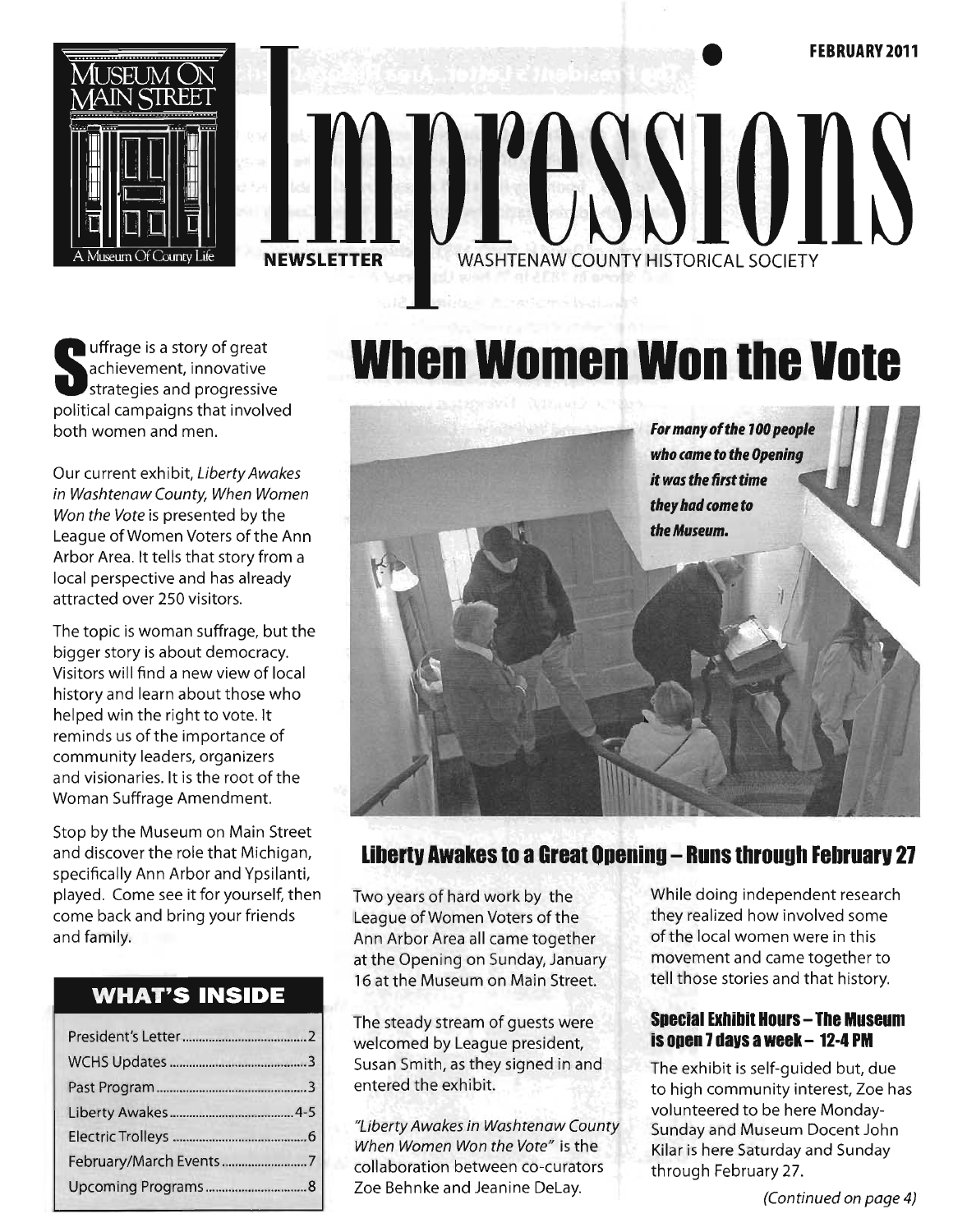Our mission is to educate and inspire our community to engage in the preservation and presentation of area history

#### BOARD OF DIRECTORS

President Leslie L. Loomans

Vice President Karen L. Jania

Treasurer Patricia W. Creal

Recording Secretary Judith M. Chrisman

Corresponding Secretary Pauline V. Walters

Ralph P. Beebe Tom Freeman Dale Leslie Michelle Lee McClellan, PhD Susan L. Nenadic M. Joanne Nesbit Jay Snyder Jan E. Tripp Susan Cee Wineberg Cynthia Yao Robert Yuhasz

DIRECTORS-AT-LARGE

Hon. Julie Creal Mary Florida Wayne Florida Richard L. Galant, PhD (Immediate past President) Dean Greb Susan Kosky Donald Cameron Smith, MD

ADMINISTRATOR Bev Willis, Impressions Editor

MUSEUM DOCENT John Kilar

ADVISORS

Ina Hanel Gerdenich David LaMoreaux Thomas F. Mich, PhD Louisa Pieper **Campbell** 

Impressions is published seven times a year September through May by the Washtenaw County Historical Society, a non profit 501(c)(3) organization.

#### **The President's** Letter: Area History Overlaps Counties

ashtenaw County was established on January 1, 1827 in the<br>Territory of Michigan. According to the County's official web<br>boundary lines had already been established by September, Territory of Michigan. According to the County's official website, boundary lines had already been established by September, 1822, although administration remained with Wayne County until 1827 .

My copy of David H. Burr's 1831 Michigan map published in New York, by S. D. Stone in 1835 in "A New Universal Atlas; Comprising Separate Maps of All The Principal Empires, Kingdoms & States Throughout the World" shows that much of what is now Livingston County was included in Washtenaw County. The Huron River and several lakes are depicted. Towns include Annarbour, Dexter, Saline, Ypsilanti, Panama and Whitmores (now Whitmore Lake in Livingston County). Livingston County was formed in 1833 from parts of Shiawassee and Washtenaw Counties which fits with Burr's 1831 date.

Until now I expect that when considering County history, the boundary lines in my mind were today's. Certainly, though, County history from at least 1822 through part of 1833 occurred in a significantly larger area. It's good that our Mission Statement says "area history:'

Leslie Loomans

**"WHAT'S IT?" A** traveling collection of odd and obscure items from the 19th and early 20th century. Entertaining and educational. Perfect for the classroom or adult groups. Call the Museum on Main Street 662-9092 or e-mail us to set up an appointment at wchs-SOO@ameritech.net



*Photo: Steve Schewe* 

Washtenaw County Historical Society P.O. Box 3336 Ann Arbor, MI 48106-3336 Phone: 734-662-9092 email: wchs-SOO@ameritech.net

Museum on Main Street (at the corner of E. Kingsley & Beakes) 500 N. Main Street Ann Arbor, MI 48104-1027

Museum Hours Saturday & Sunday, 12 noon - 4:00 PM , and by appointment



Check us out, on the web and www.WashtenawHistory.org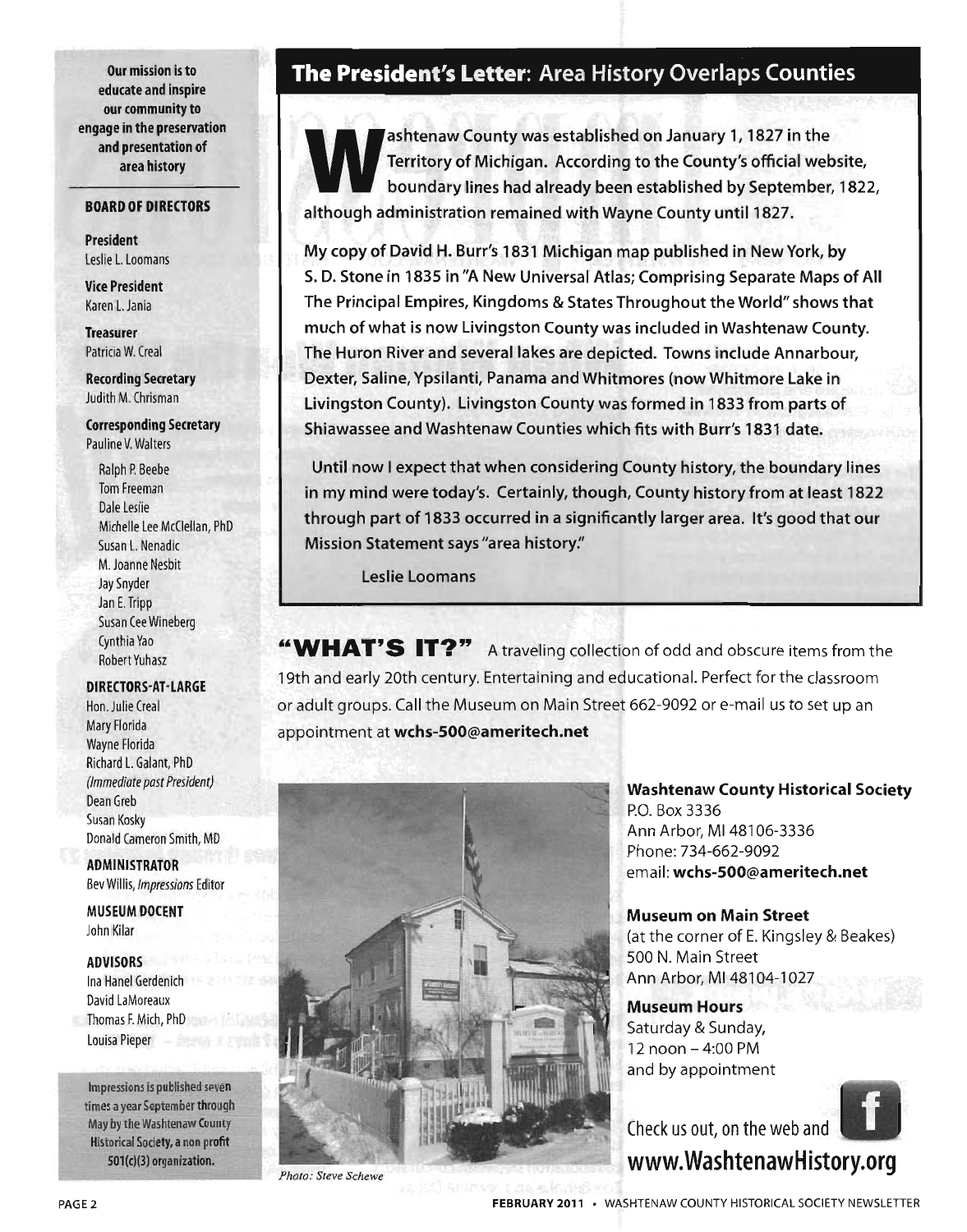# **Why Did Washtenaw County Vote Against Suffrage, not once but twice?**

November 21, 2010 was a very snowy Sunday afternoon. We had an unavoidable change of venue from Glacier Hills to the University of Michigan Bentley Historical Library. And there were still over 75 people who came to hear the program presented by the League of Women Voters of the Ann Arbor Area.

Zoe Behnke, Jeanine Delay and Susan Smith held a compelling Town Hall program. They discussed the movement that led to the passage and ratification of the 19th amendment in 1920. When women won the right to vote.

The first part was a conversation led by LWV president, Sue Smith, about the movement from 1910- 1920 then was focused on the years of 1912 and 1913. The years when the local work was being done. Seven women (including Ann Arbor's first policewoman) who used their talents to educate the citizens ofWashtenaw County were highlighted. See who they are, and read about the exhibit, on page 4 of this newsletter.

Jeanine and Zoe talked about the differences between the communities of Ann Arbor and Ypsilanti. They voted very differently on the subject of suffrage. For example, in 1912 Ann Arbor's male voters passed suffrage once, and then voted it



These may be possible reasons: The presidents of Michigan State Normal College and Cleary College supported suffrage. The UM publicly hedged on the issue. The Ypsilanti Daily Press was an early defender of suffrage, the Daily Times (Ann Arbor) News did not. The second part was a lively question and answer session. We invite you to come to Main Street and see this informative exhibit and cast your vote!



down less than six months later. *Zoe Behnke and Jeanine DeLay discuss the Washtenaw County voter response* 

#### **What your mailing label can tell you about your membership status: 20xx/Member 20xx**

The line above your name has two numbers. The first number denotes the latest year you have been a donor. The second number denotes the type and latest year of your membership. If it is earlier than 2011, it is time to renew.

**We want to hear your impressions about** *Impressions.* If you have ideas for articles, stories you have written or would like to write, contact Beverly Willis at 734- 662-9092, e-mail: **wchs-1000@ameritech.net.** 

### **Renew Your Membership!**

**Newsletters • Programs· Networks**  If you have not already done so, now is the perfect time to renew your WCHS membership for 2011. Call 734-662-9092 or email wchs-500@ameritech.net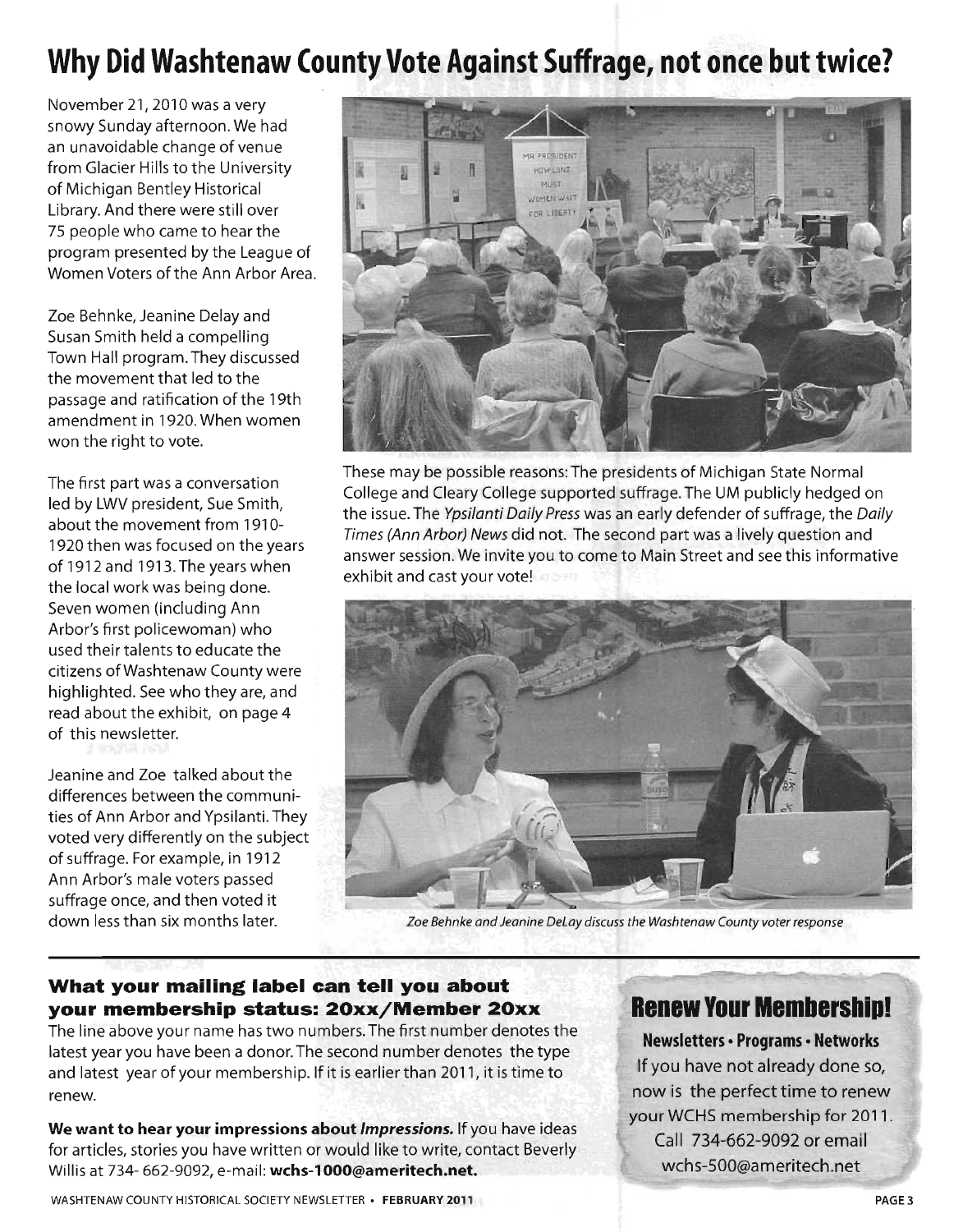Mrs. Daniel L. Quirk, Jr. of Ypsilanti, founder, Ypsilanti Equal Suffrage Association in 1912

# **liberty Awakes!**

Continued from page 1 This exhibit is packed with information that is presented in a visually compelling style. The panels are clear and easy to read, with photos, letters and other artifacts.

> Visitors have been taking their time and absorbing all of the memorabilia. There is so much to see. Everything from broadsides, banners and voice less speech scripts to parade dresses and cookbook recipes for the cause.

> > In remarks at the opening, Susan Smith said there were two main reasons for creating this exhibit. One, it tells part of the history of the League of Women Voters and two, there was a

need to let people know what actually happened in the local suffrage movement. It was an opportunity to expose young people to history and what sacrifices people made for the right to vote. And it serves as a reminder that there is still work to be done.

Group tours and talks are welcome through the month of February. The exhibit closes February 27.



### **Seven Local Leaders Suffragists who Made a Difference**

Miss Jennie Buell Ann Arbor Township State Grange Lecturer on suffrage and farmers' advocate

#### Miss Estelle Downing

Ypsilanti English instructor at Michigan State Normal College and first woman elected to Ypsilanti City Council

Mrs. Maria Peel

Ann Arbor Insurance agent and Ann Arbor's first policewoman

Miss Jessie Phelps Ypsilanti Science professor at Michigan State Normal College and early advocate of health education in teaching colleges

Mrs. Sara A.C. Plummer Ann Arbor President of the Ann Arbor Equal Suffrage Association in 1910

Mrs. Daniel L. Quirk, Jr. Ypsilanti Founder of the Ypsilanti Equal Suffrage Association and local leader in First World War service work

Mrs. V.C. Vaughan Ann Arbor Vice President of the Ann Arbor Equal Suffrage Association in 1912

*This is an interactive experience. Make sure* to *take your picture with Lady Liberty in the back room!*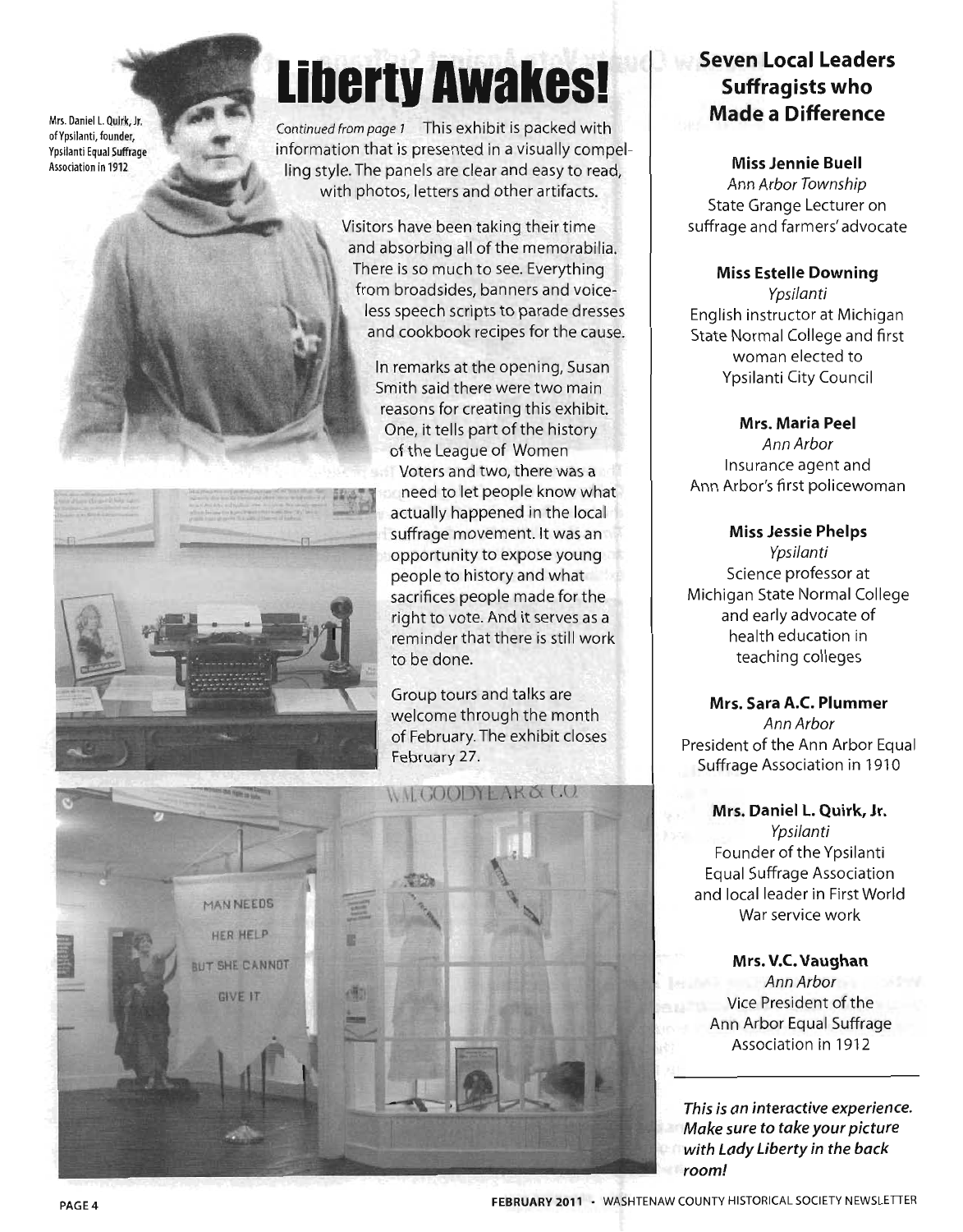





**DIST** 

## *<u><sup>"</sup>The reason"</u> we're calling this exhibit* ~Liberty *Awakes'is because Liberty can also fall asleep/' Jeanine DeLay*

# Thank You

The Washtenaw County Historical Society has enjoyed collaborating with the League as "A Museum of County Life'; to tell such an interesting local story with national significance.

As board president, Les Loomans said in his letter on page 2: *It's a good thing that our mission statement includes "area history':* This exhibit demonstrates the close connections that our communities share. We would like to thank those who have participated and contributed.

# **Exhibit Sponsors**

The League of Women Voters of the Ann Arbor Area Washtenaw County Historical Society & Museum A2Ethics.org John Lawrence & Jeanine DeLay Bob Behnke Company Doug & Zoe Behnke Linda Fitzgerald-Fitzgerald Communications Steve Maggto-The Maggio Line Advertising Art AAUW

#### **Acknowledgments**

Jennifer Behnke Laura Bien Peter Blanshard Tom Carpenter Professor Virginia Caruso Kristen Castellana-UM Music and Theatre Studies Library Dr.Mary Chapman-University of British Columbia Wendy Chmielewski, Mary Beth Sigado-Swarthmore College Peace Collection BJ Claus, Metzgers Printing Detroit Public Library, Burton Historical Collection Kathleen Dow-UM Transportation History Collection Wayne Eaker-Zengenuity Web Development EMU Archives Faculty & Staff Marva Felchlin-The Autry Institute Professor Beverly Fish-Michigan Women's Historical Center Becky & David Fox Professor Liette Gidlow-Wayne State University Peter & Sharon Glushyn Mary Hathaway Rosemary Hanes-Library of Congress Joan Hellmann Susan Homewood-Sylvia Pankhurst Society Jessica Heusinkveld JJ Jacobson, Clayton Lewis-UM William L. Clements Library Karen Jania and Staff-UM Bentley Historical Library Sandra Johnson-The Palmer Society Doug & Mary Kelley Cheryl Klimaszewski-Bryn Mawr College Special Collections Janice Bluestein Longone James Mann, Gerry Petty, AI Rusidell-Ypsilanti Historical Society Kris Myers-Alice Paul Institute Mike Nadeau-Affordable Computers Phyllis Ponvert Kate Pelino Mary Beth Reilly-UM Center for the History of Medicine Phyllis Swonk Jennifer Tuttle-Charlotte Perkins Oilman Society Pauline Walters, Beverly Willis and Staff-Washtenaw County Historical Society & Museum on Main Street Helen Welford Roland B. Winter

WASHTENAW COUNTY HISTORICAL SOCIETY NEWSLETTER· **FEBRUARY 2011**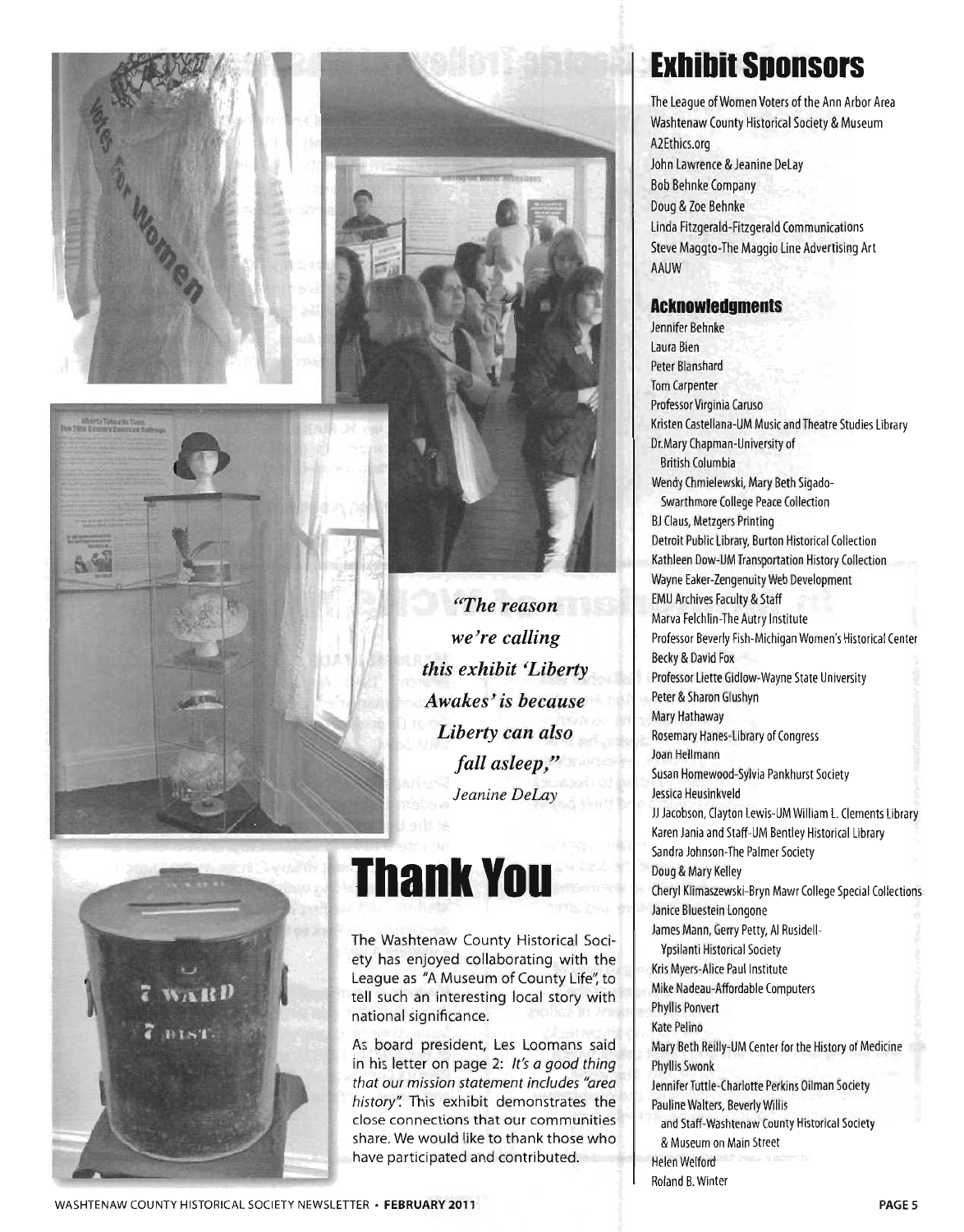# **February Program: Electric Trolleys of Washtenaw County**



Electric streetcars and interurbans appeared in Washtenaw County in the 1890s. They were cheap, fast, went to plenty of places... then within decades, then they were gone. Learn what happened from the co-author of Electric Trolleys of Washtenaw County.

#### **Sunday, February 20, 2011 • 2-4 PM Chelsea Retirement Community, Theater 805 W. Middle Street, Chelsea, Michigan**

*The Theater is in the Dancey House Apartment Building, located within the Chelsea Retirement Community. Take the elevator* to *the lower level.* 

ABOUT THE PRESENTER Author, collector and retired pediatrician, **H. MARK HILDEBRANDT** shares a lifetime of collecting photographs, memorabilia and knowledge about steam and electric rail systems.

**This is a free program and open to the public.** 

# **In Memoriam of WCHS Members**

#### **ARTHUR P. GALLAGHER**

(May 16, 1911 - December 12,2010) Gallagher was was the longest serving editor of the Ann Arbor News and brought an enlightened perspective to managing the news of the day. In 1954, during his first months of a 22-year career as editor, he expanded the Letters to the Editor feature, leading to decades of lively exchange between readers and their paper.

Highly respected by those in the journalism profession for his 50-year career in this field, he also was among Ann Arbor civic leaders whose involvement affected a myriad of people both before and after his retirement.

He wrote a dozen historical essays on a variety of subjects, some of which are in his papers at the Bentley Historical Library. With generations of sailors in his family, he wrote stories involving shipwrecks and sailing on the oceans and Great Lakes, which were published by Michigan History Magazine. He shared a passion for history with the Washtenaw County Historical Society and we will miss him.

#### **MARJORIE READE**

(March 7, 1918 - August 17,2010) Marjorie had an extraordinary life. that included surviving the Great Depression, tornados, locusts and the Dust Bowl.

She had Albert Einstein as a guest at her first wedding reception, stood next to John F. Kennedy at the University of Michigan as he announced his intent to form a Peace Corp, and accepted an invitation to meet Hillary Clinton at the Clinton White House along with her husband Maxwell. Marjorie and her first husband Charles Dolph, deeded Dolph Park to the City of Ann Arbor as a wildlife refuge.

Marjorie co-authored the book Historic Buildings Ann Arbor Michigan with WCHS Board member Susan Wineberg, and was named "Preservationist of the Year" in 1993 by the Ann Arbor Historic District Commission. She was an avid supporter and member of the Society.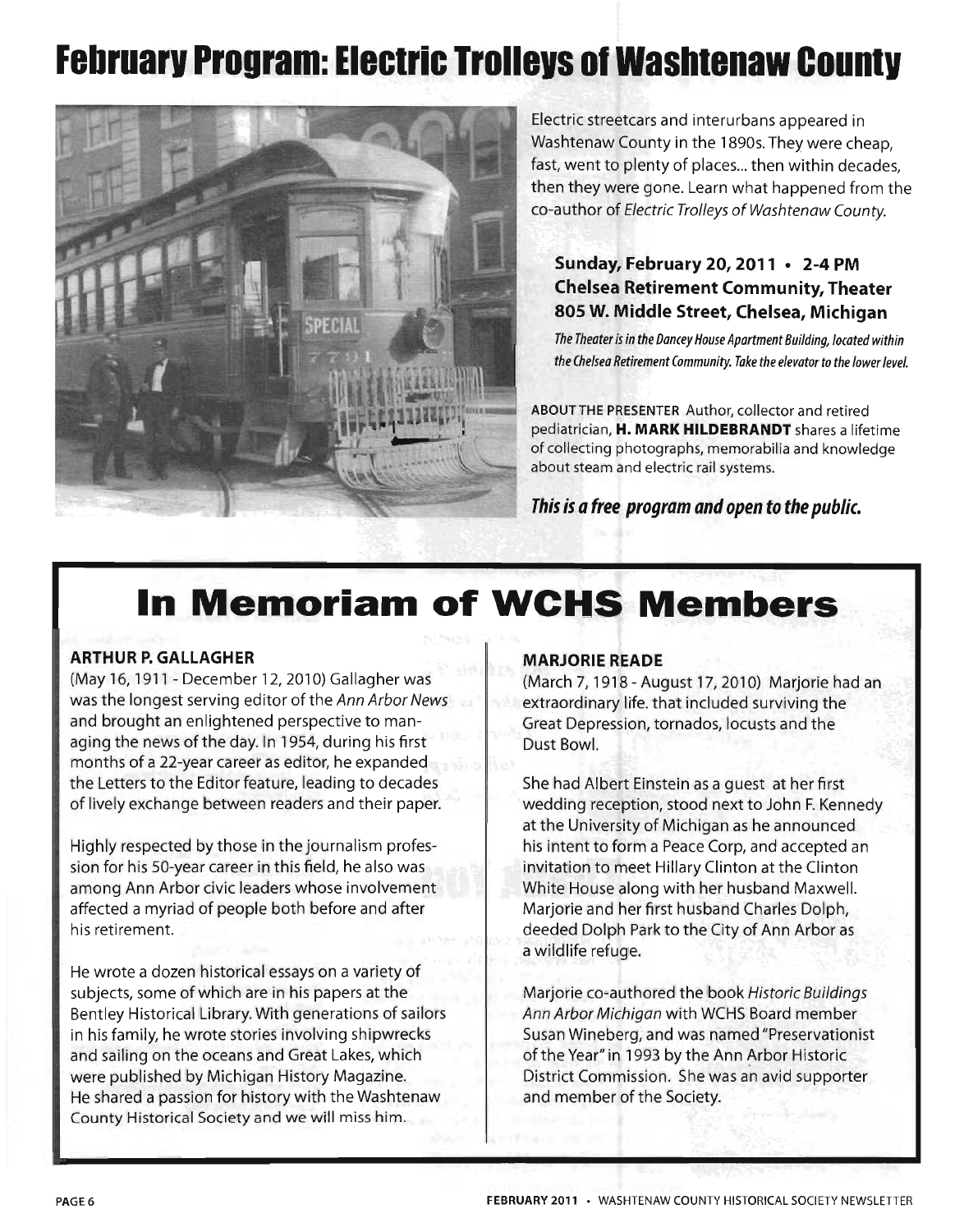## **FEBRUARY· MARCH 2011 EVENTS**

*The Washtenaw County Historical Consortium is a volunteer organization representing* 27 *museums, libraries, and historical attractions in and around Washtenaw County, Michigan. Member organizations can post their events directly* to *the online calendar and* we *will list as many as* we *can in our newsletter. For the most recent listings check out* **www.hvcn.org/info/wchs/consortium** 

*The Saline Area Historical Society* 

#### **Historic Churches of Saline SUNDAY, FEBRUARY 13, 2-3 PM**

Saline District Library, Brecon Room 555 N. Maple Road, Saline, MI 734-944-0442

*The Pittsfield Historical Society* 

#### **James Mann: author, historian, and story teller SUNDAY, FEBRUARY 13, 2-4 PM**

Pittsfield Community Center 701 West Ellsworth, Ann Arbor, MI 734-971-2384

*The Dexter Area Historical Society and Museum* 

#### **Frank C. Wilhelme SUNDAY, FEBRUARY 20, 2-4 PM**

*The Dexters* of *Massachusetts: Washtenaw County's Connection to* a *Prominent American Family"*  Presented by

Dexter District Library 3255 Alpine, Dexter, MI

Free and open to the public. Email: **dexmuseum@aol.com** 

*The League* of *Women Voters*  of *the Ann Arbor Area* 

#### **Brown Bag Lunch Talk THURSDAY, FEBRUARY 10 & 24, 12 -1 PM**

"Liberty Awakes in Washtenaw County -- When Women Won the Vote" 500 N. Main Street, Ann Arbor, MI Free and open to the public. Call 734-662-9092

*Genealogical Society* of *Washtenaw County* 

#### **Genealogy Lectures and Classes SUNDAY, FEBRUARY 27, 1 :30 - 4:30 PM**

**Lecture:** *Native American Lore* of *the Detroit Area, 7707-7842.* Presented by David Irwin **Class:** *No Dumb Questions* 

Education Center Auditorium St. Joseph Mercy Hospital Campus 5305 Elliott Drive, Ypsilanti, Michigan Use Parking Lot"P"



David Irwin

Free and open to the public. Email: **gswcmi@gmail.com** 

## **Michigan History Day - Saturday, March 19**

*By Jan E. Tripp* 

Michigan History Day is an educational competition designed to encourage students in grades 4-12 to explore historical subjects related to a broad annual theme. Students learn through self-directed study on a topic of their own choosing. Students present their projects through art, literature, music, drama, visual communications, and writing.

Michigan History Day's ultimate goal is to kindle an appreciation of the past among students of today. Last year. 5,500 Michigan students competed in Michigan History Day. 278 students from across Michigan reached the finals after competing in district competitions. Finalists in the state competition went on to the national contest in Maryland.

This year our district (8) competition is on Saturday, March 19,2011 at the Detroit Historical Society in Detroit. The state final event is Saturday, April 30,2011 Grand Valley State University in Allendale.

History Day in Michigan (National History Day in Michigan) is an educational program of the Historical Society of Michigan. Visit them online: *www.hsmichigan.org* for more information or call (517) 324-1828.